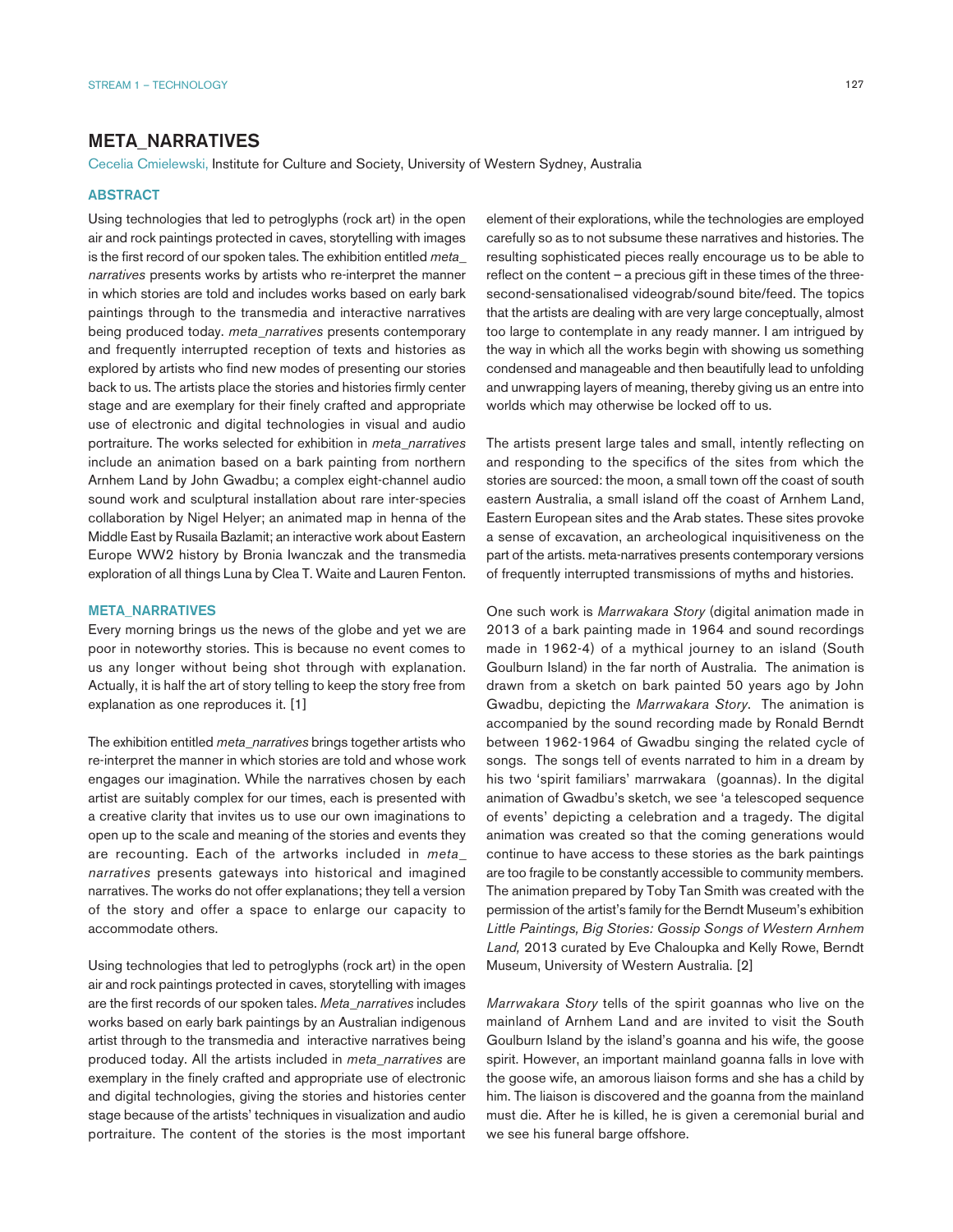

Fig. 1. *Marrwakara Story*, 1964, John Gwadbu, Ochre on Stringybark, Mwang Language, Western Arnhem Land NT. RM and CH Berndt Collection (WU1236).

The structure of the bark painting of the *Marrwakara Story* lends itself to contemporary digital animation because it is so much like a storyboard showing the events unfolding simultaneously. Given the level of care required for bark paintings, these cultural artifacts are not often circulated in community contexts, hence the use of the accessible format of digital animation and audio and in this case successfully maintains the original graphic style. John Gwadbu's son, Jonah, is now the traditional custodian of this story and song cycle and has kindly given permission for this work to travel from his remote community. I would like to thank the Berndt Museum staff at University of Western Australia and Brenda Westley from the Mardbalk Art Centre who assisted in community discussions to include this work in *meta\_narratives*.

The evocative and endlessly engaging *Meta-Book: The Book of Luna* ©, (2014, interactive installation) by artists Clea T. Waite and Lauren Fenton is a transmedia illuminated manuscript that merges sculpture, film and literature. The work is presented as an interactive 'cabinet of curiosities' that has collected different perspectives and responses to our view and perceptions of the moon. Humans share a fascination for the moon through our imagination, awe, scientific investigation and romantic projection. It is our most intimate cousin in the sky that places us visually in the universe and continually affects us all on planet earth. Waite and Fenton have explored all manner of things Luna to encapsulate and return our imagined and researched histories to us.



Fig. 2. *MetaBook: The Book of Luna* ©, 2014, Clea T. Waite and Lauren Fenton, interactive installation. Photo: Clea T. Waite.

*MetaBook: The Book of Luna* is an expanded cinema installation, an electronic cabinet of curiosities that formally examines how structural and dynamic montage can be employed in counterpoint to create experimental narratives and immersive experiences. A participatory artwork combining the experiential qualities of text, sculpture, interactive media and cinema within the enclosed architecture of a tabletop object, *The Book of Luna* narrates a poetic essay about the moon's place in the historical imagination. The nature of love, madness, the unknown and our capacity for the sublime are amongst the intellectual passions that have crystallized around our only satellite. Unfolding across a series of projections and nested spaces, this artwork treats the moon both as a poetic concept and as a concrete, navigable place. The reader is invited to fly in orbit between texts written and inspired by some of the moon's great philosophers and scientists and the lunar craters that have been named after them.

As a hybrid artifact bringing together illusion and science, aesthetics and apparatus, the MetaBook re-invents expanded cinema according to a neo-baroque logic of serial miniaturization that unlocks proportionally vast sensorial and imaginary realms. [3]

In the *Law of the Tongue – Symbiosis and Betrayal* (2010, eight channel sound sculpture installation) Dr. Nigel Helyer weaves a narrative around the only historically documented hunting collaboration between humans and another species. This eight channel sound installation builds an audio-portrait of an interspecies relationship initiated by a pod of Orcas (Killer whales) with the Davidson family, who ran a small shore based whaling operation in Eden in South Eastern Australia during the late 19th and early 20th centuries, to chase and hunt migrating Humpback whales together. *Law of the Tongue* sonifies non-human communication and immerses the listener in the songs of the oceanic realm, a world that we understand so little.



Fig. 3. *Law of the Tongue ~ Symbiosis and Betrayal*, 2010, Dr Nigel Helyer, 8 channel sound sculpture. Photo: Nigel Helyer.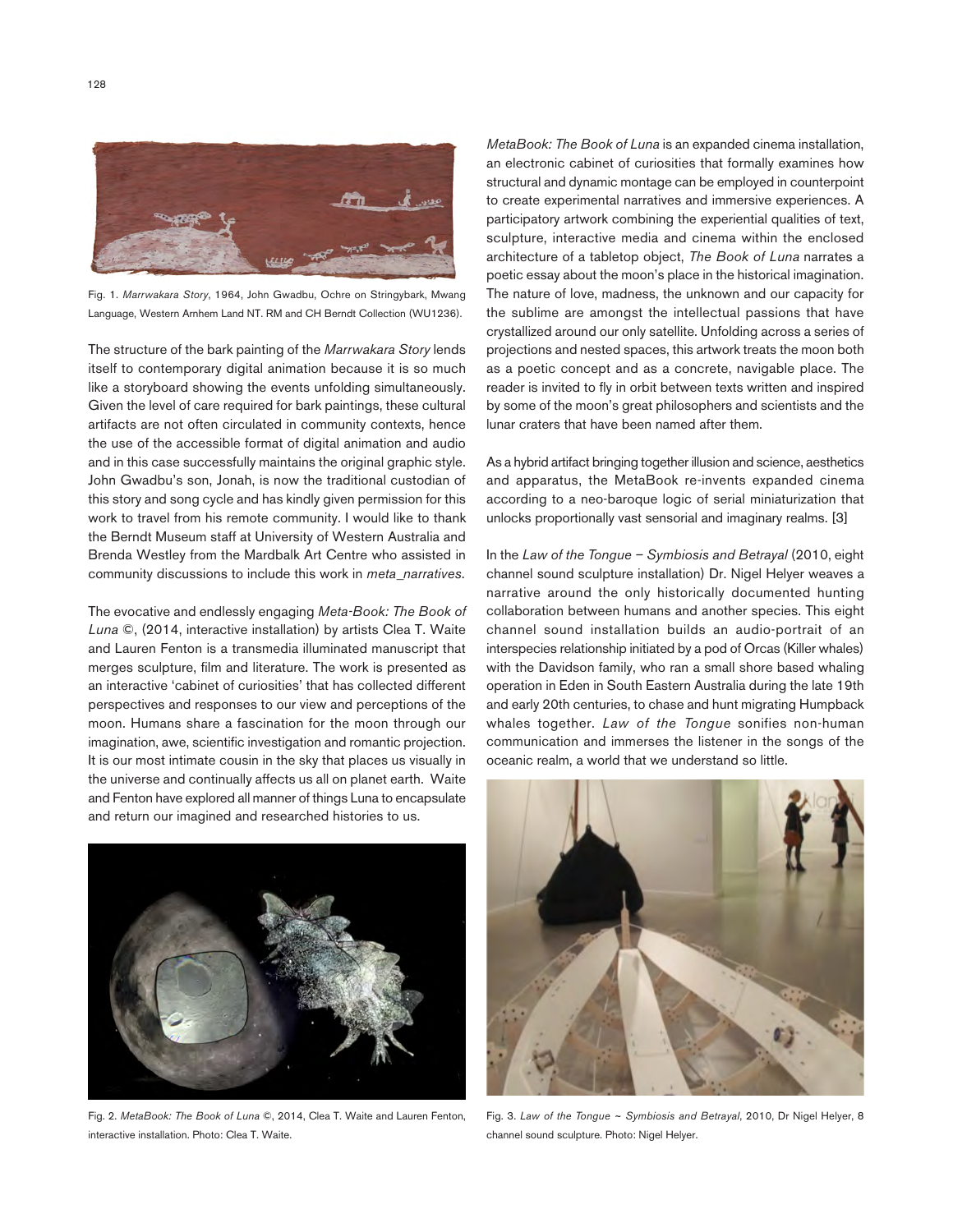He who fights the monster should be careful lest he thereby becomes a monster. And if thou gaze long into an abyss, the abyss will gaze into thee. [4]

For millennia, Killer whales (Orcinus Orca) have hunted Baleen whales along the coasts of Australia, driving them into shallow bays from which they cannot escape. Likewise, for millennia the Yuni people of Twofold bay near Eden in New South Wales have formed a spiritual bond with the Orcas (Beowas to the Yuni) whom they considered to be reincarnations of their tribal ancestors and to whom they sang; believing that the Orcas responded intentionally driving Humpback whales to strand in the Bay as a food offering to their tribal members. Indigenous Yunis were also the mainstay of the settler population and the Davidson families whaling crews, rowing the small whale boats and wielding the harpoons and lances that served the coup de grace to the whale quarry that the Orcas had led them to.

At the end of the chase the carcass was lanced with a marker and the boats returned home to the shore, leaving the Orcas to their reward, the massive tongue and sometimes the lips of the Humpback – that was the unwritten and unspoken agreement; the *Law of the Tongue*. The following day the men would retrieve the carcass and tow it to the flensing deck to render it as oil. Helyer's *Law of the Tongue* compelling and evocative installation operates with eight parallel audio tracks, six driving solid state audio actuators that activate the skeletal vessel and three ships' oars. The remaining two tracks drive two large sub-woofers buried in the three meter long (life size) neoprene "whale's tongue." The sonic data is drawn principally from sonified water quality data, whale recordings and hydrophone recordings. [5]

In *Timebinder* (2010: interactive, 2004: artists book), Bronia Iwanczak tackles the seemingly impossible task of presenting the events of the Holocaust. Iwanczak has carefully excavated objects from several Eastern European sites to investigate whether the objects contain any resonance of trauma that could be detected by self-described psychics. *Timebinder* documents the psychometric responses of six clairvoyants to fragments collected from a variety wartime sites of WW2, including Hitler's Lair, Lamsdorf (the labour camp the artist's father was interned in) and Auschwitz-Birkenau. This work sits at the intersection between subjectivity and history: how we come to embody, if at all understand the nature of historical events that exceed rational understanding.

The primary element of *Timebinder* comprised of several objects that the artist retrieved from the site of Auschwitz-Birkenau, including a piece of barbed wire, a rail peg and a shard of glass. To Iwanczak, these material remnants carry with them the memories of the horrors that transpired here. Yet rather than exhibit only the fragments themselves, she sought to elicit from them their 'testimony.' Iwanczak took the objects to a number of psychometrists – the reverend of a Sydney Spiritualist church, a forensic clairvoyant and a Maori who works with indigenous

communities – who 'read' them, measuring their emanations and thereby forged a palpable if tenuous link or 'binding' over time and space, between Sydney in 2004 and Birkenau in 1944. The artist recorded these interpretations in book form, displaying them alongside the objects in a cabinet. [6]



Fig. 4. *Timebinder*, 2006, Bronia Iwanczak, mixed media. Photo: Hamish Tame.

In *meta\_narratives* we see the interactive (made by Gary Warner) version of this work whereby (as with *Marrwakara Story*) the work immediately becomes more accessible to a wider range of audiences and age groups. The interface which is reminiscent of the book still resonates as we enter the 'stories' of the various objects and see the responses of the various psychometrists. By bringing such minute residues into our focus - through the intimate objects presented in a cabinet, an artist's book and the subsequent interactive, we are offered a space to reflect on the Holocaust. This is a radical invitation but one extended with care. The selfcontrol exerted by the artist reduces the sense of being overwhelmed which is an emotion so frequently experienced when looking at images and hearing stories from those camps.



Fig. 5. *My Homelands*, 2013, Rusaila Bazlamit, HD video. Photo: Rusaila Bazlamit.

*My Homelands* (2013, HD single channel video 3.34mins) by Rusaila Bazlamit uses the tension between an image of the Arab countries map deconstructing while a famous Arab nationalistic song is being hummed. Using henna as a basis to produce her "map" Bazlamit upsets the order and boundaries of